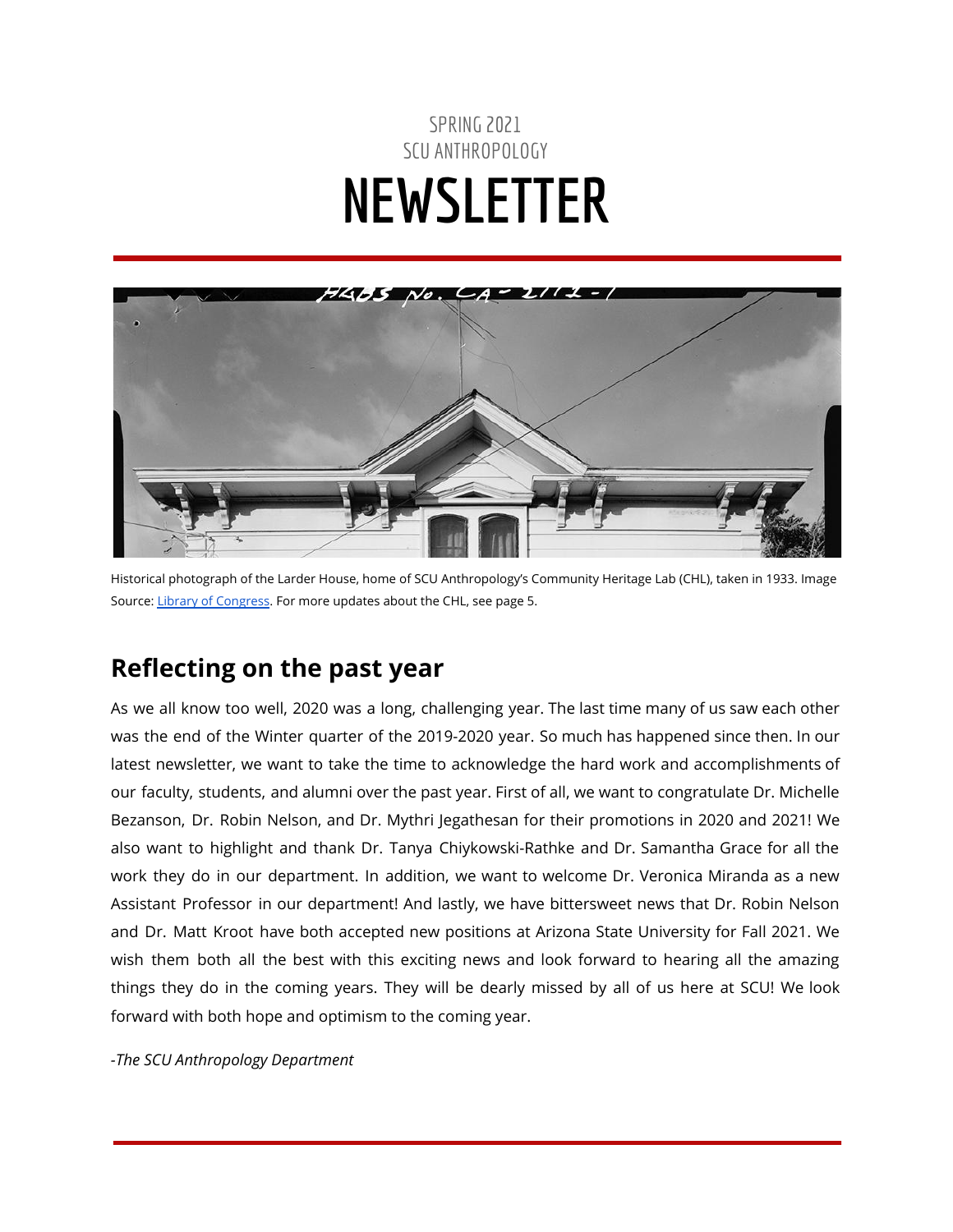### **A few words from our outgoing Department Chair**

#### *Hi everyone!*

*Michelle Bezanson here to report on my activities. In Anthropology, we were on the eve of celebrating brand new books by Dr. Mythri Jegathesan (Tea and [Solidarity\)](https://uwapress.uw.edu/book/9780295745671/tea-and-solidarity/), Dr. James McKenna [\(Safe](https://www.amazon.com/Safe-Infant-Sleep-Cosleeping-Questions-ebook/dp/B082VM3Z1R) [Infant](https://www.amazon.com/Safe-Infant-Sleep-Cosleeping-Questions-ebook/dp/B082VM3Z1R) Sleep), and Dr. Lee Panich (Narratives of [Persistence\)](https://uapress.arizona.edu/book/narratives-of-persistence) when the pandemic caused SCU to close. We will plan a big book celebration ASAP. Meanwhile, take a look at their books.*

This past September, I ended my term of chair. I served two terms plus one year and now Dr. Lee Panich has taken over the helm of the Anthroland ship. He is doing an incredible job during the fall and winter quarters and it has been a very weird year. Lee is to be commended for all he has done to cope *with the pandemic and other trauma we are experiencing in this world.*

*During my terms as chair, the anthropology department grew quite a bit. We increased in majors* and we were able to hire four new tenure-track faculty (Dr. Mythri Jegathesan, Dr. Robin Nelson, Dr. Ryan *Anderson, and Dr. Matthew Kroot), an inclusive excellence postdoctoral scholar (Dr. Veronica Miranda), and a Dean's Executive Professor (Dr. Jim McKenna). All of these individuals are incredible scholars and* teachers and we are lucky to have them! Along with all of this, In April 2020, Robin Nelson was promoted to associate professor with tenure and I was promoted to Full Professor. Full of what? Excellent question. I guess it means I am full of interesting tidbits about anthropology and was able to convince some folks that I should be promoted. We also said 'Happy Retirement" to Dr. Luis Calero and Dr. Mary Hegland. We miss both of them in the classroom but know that they will continue to be active in all of their scholarly and personal endeavors. We look forward to hearing updates and seeing them in person when we are able to *have some amazing anthro parties soon!*

*As usual, I was able to work with some amazing students in classes and on research projects. In September 2019, Allison McNamara (ANTH/ENV STDS, 2015 and I published an article on [field](https://onlinelibrary.wiley.com/doi/10.1002/evan.21790) site and* [species](https://onlinelibrary.wiley.com/doi/10.1002/evan.21790) biases in primatology. I continue artwork and am trying to work on the last five pieces of a *children's book. I also recently published a book review which might not sound that interesting, but I decided to do it graphic comic style. You can find it [here.](https://drive.google.com/file/d/1HLF2tCcEoPhqnMyFdnPAM5ANbWZliuWF/view?usp=sharing)*

Also, and I cannot believe it took so long to say this. Walter the dog has joined my family. Anyway, here's hoping we can all have an incredible 2021. I am so thankful for all the student, alumni, staff, and faculty support during this strange year of teaching. I do not know what I would do without all of you!

Mohille Reportson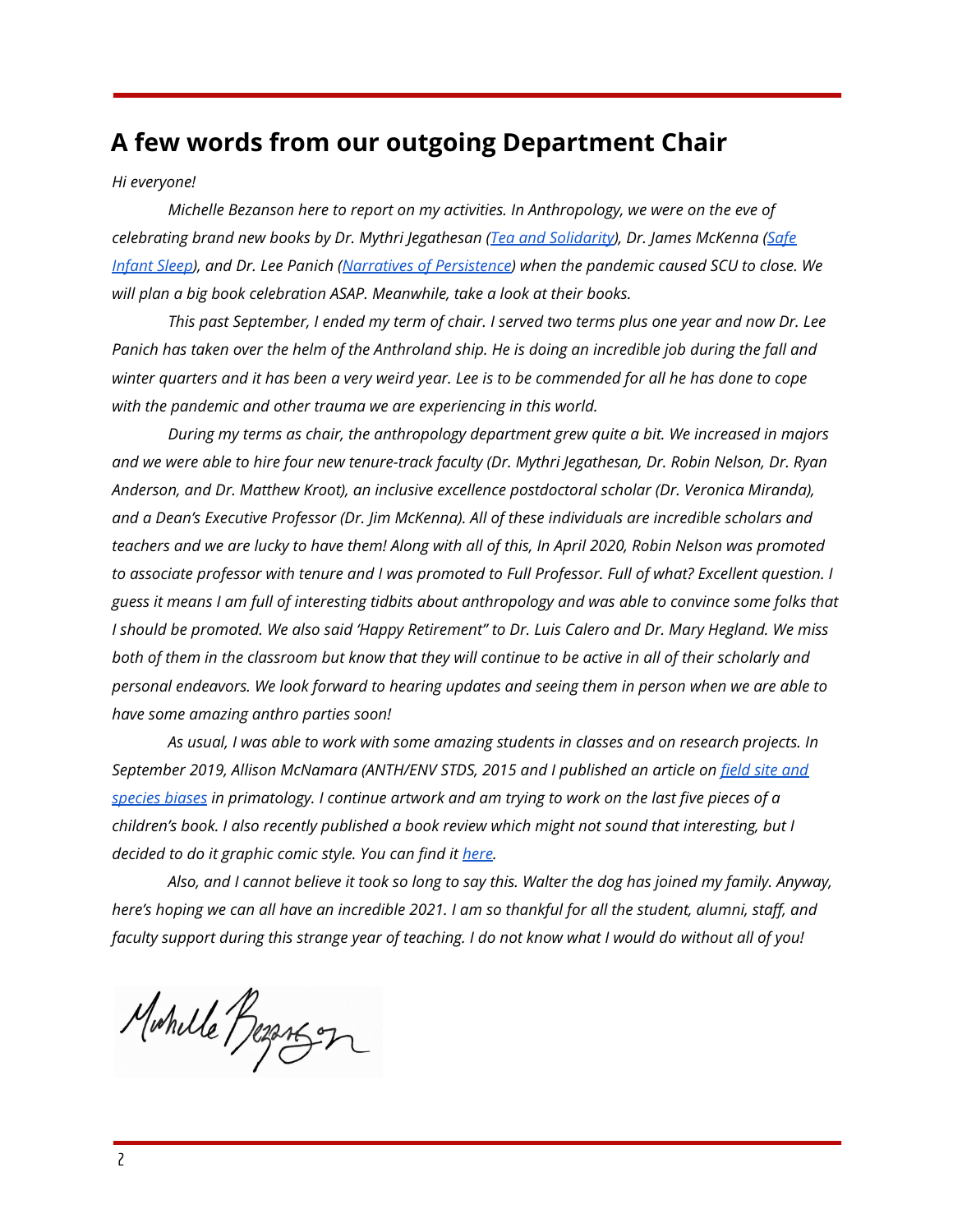# **Faculty Highlights**

#### In spring 2020, **Dr. Mythri Jegathesan**

published a book chapter, "Visible grounds: organising unorganized women workers with the Working Women's Front" in a collaborative edited volume published in Sri Lanka. Over the summer, she received a three-year grant from National Science Foundation to study community drivers influencing the effectiveness of transitional justice in Sri Lanka following its twenty-six year long civil war and received two wonderful recognitions of her book, *Tea and Solidarity: Tamil Women and Work in Postwar Sri Lanka*. In June, the book was awarded Honorable Mention for the Society of Anthropology Book Prize and in the



fall, the book was awarded the Diana Forsythe Prize for best book or series of published articles in the spirit of Diana Forsythe's feminist anthropological research on work,

science, or technology, including biomedicine by the General Anthropology Division and Committee for the Anthropology of Science, Technology & Computing (CASTAC). In December, Dr. Jegathesan published a short essay on fieldwork, sexual harassment and gender violence in the open access journal, *Commoning Ethnography*. This fall, she also became co-editor of the journal, *Anthropology of Work Review* and is excited to gain

experience in scholarly publishing from an editorial perspective. Throughout the year, she has also enjoyed connecting virtually to folks globally by presenting at South Asian University (Delhi, India), St. Olaf College (Minnesota), University of Colombo (Sri Lanka) and recording podcast episodes with New Books Network (New York, NY) and Lekh Book Review (Singapore).



In September 2020, **Dr. Lee Panich** started a three-year term as department chair, replacing the wildly popular and hugely successful Dr. Michelle Bezanson. His book,

"Narratives of Persistence: Indigenous Negotiations of Colonialism in Alta and Baja California," was published in 2020 by the University of Arizona Press. The book charts the course of the Ohlone and Paipai tribes across several centuries of colonial entanglements. Dr. Panich was also the coauthor--with Tsim Schneider and Khal Schneider--of an article titled, "Scaling Invisible Walls: Reasserting Indigenous Persistence in Mission-Era California" that was published in *The Public Historian*. The article seeks to recenter Native Californians in the public memory of the California missions. Dr. Panich was part of the Ohlone History Working Group, which was charged with assessing and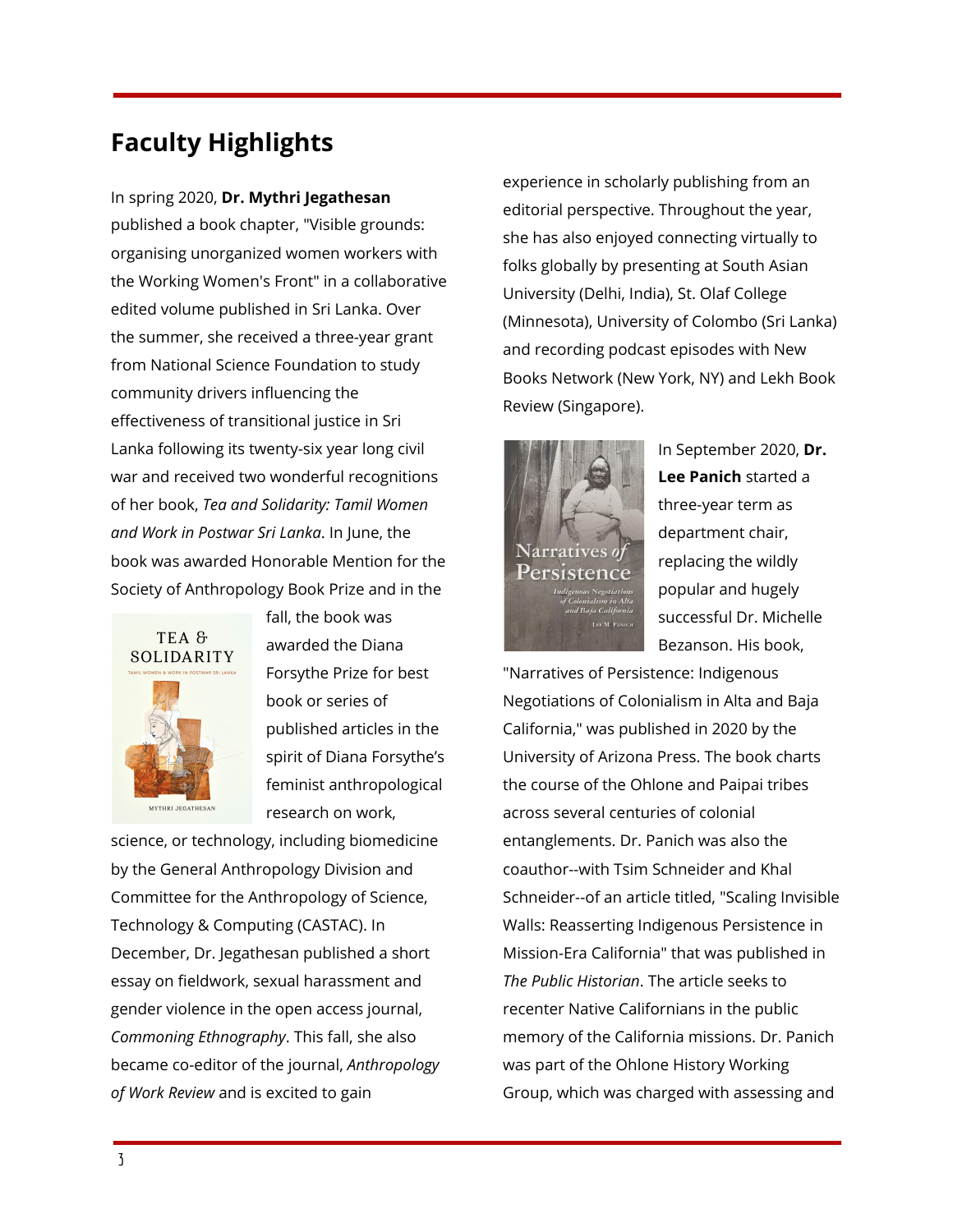making recommendations regarding the existing monuments and markers related to Mission Santa Clara and Ohlone heritage at SCU. The final OHWG report represented over a year of collaborative work between SCU personnel and Ohlone representatives. Fr. O'Brien released the report in Summer 2020.

**Dr. Lisa Kealhofer** collaborated on three publications over the last year, two related to the archaeology of Papua New Guinea, and one about Angkorian Khmer ceramics. The first two articles highlight new evidence for changing foodways in Highland PNG during the Holocene. In the third article, project collaborators discuss the early stoneware production center of Cheung Ek (best known as the Killing Fields, Cambodia) and its relationship to Angkorian development. During a spring sabbatical, and over summer and fall (!), she completed and submitted a final book manuscript to Cambridge University Press about social and political transformations during the Iron Age at Gordion, Turkey. Experiencing covid-times in Australia from March until September was a very different experience!

**Dr. Robin Nelson** published two papers in 2020: "Beyond the Household: Caribbean Families and Biocultural Models of Alloparenting," an article in the Annual Reviews of Anthropology, and "Navigating cross-cultural research: methodological and ethical considerations." in Proceedings of the Royal Society B: Biological Sciences with lead

author Tanya Broesch & several co-authors. Dr. Nelson gave several talks in 2020, including a talk on Zombies called "Black Bodies and the White Imagination" at the



Zombie Apocalypse Medicine Meeting (ZAMM) hosted at Arizona State University. Early in 2020, she learned how to convert an

in-person hands-on lab class to an online format in 2 weeks (!). She also spent time homeschooling her 8 yr old and 3 yr old children due to the COVID pandemic.

For **Dr. Ryan Anderson,** 2020 was a year filled with lots of childcare...and a few fortunate collaborations (with some new and old friends). He worked with a longtime colleague from San Diego State University, Dr. Seth Mallios, on a paper about historical photography and the life of Nate Harrison, published in the *Journal of San Diego History*. This was a paper they had talked about doing more than a decade ago, so it was wonderful to finally make it happen! Dr. Anderson also worked with Dr. Gary Griggs (UC Santa Cruz), Dr. Kiki Patsch (CSU Channel Islands), and Dr. Charles Lester (UC Santa Barbara on two articles about coastal change and adaptation in California, both published in *Shore & Beach*. Dr. Anderson has continued working with his SCU Coastal Research team, including **Olivia Carter**, **Katie Pearce**, and **Liria Capdevila**, on analyzing and writing up their research on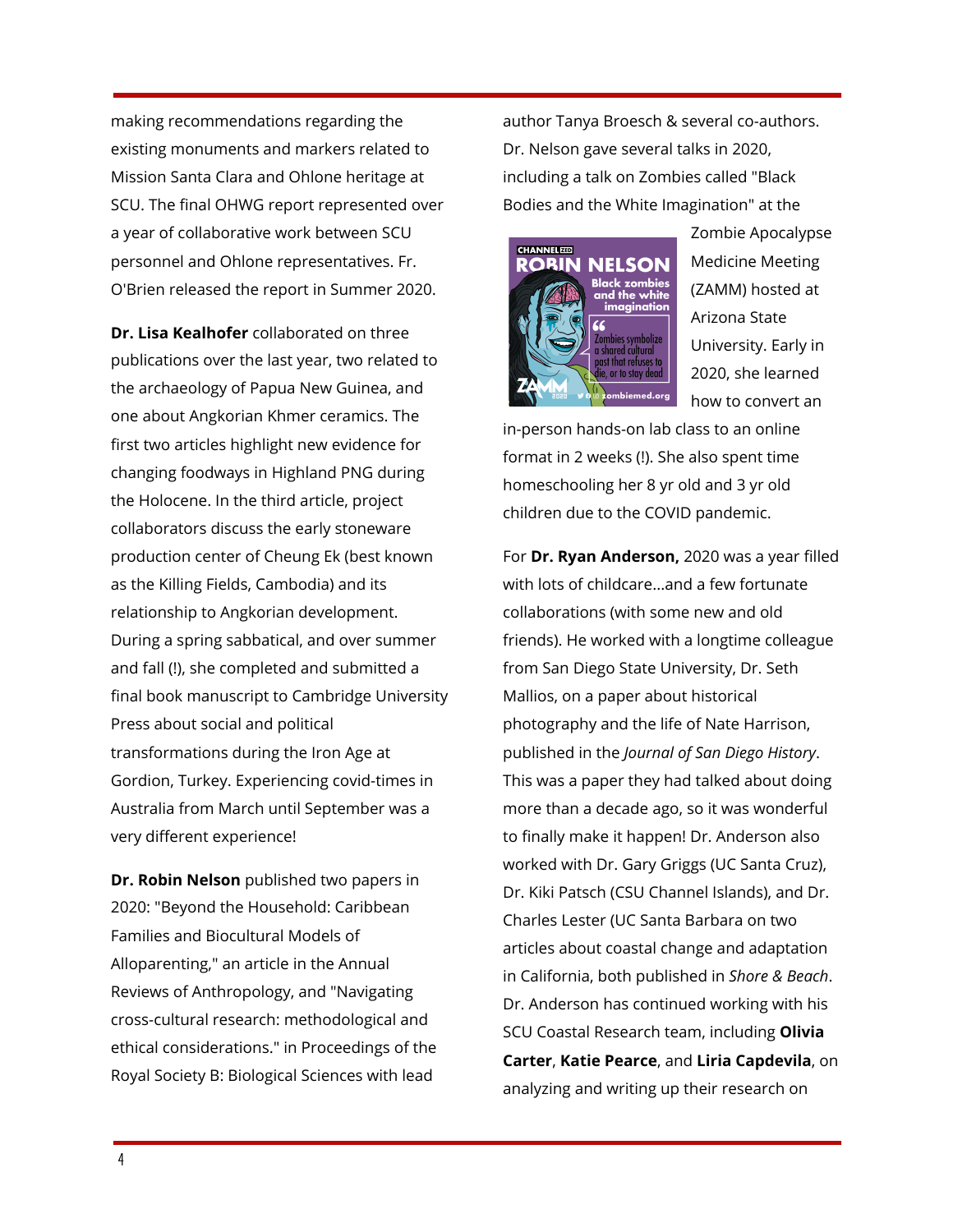user perceptions of coastal protection structures in Santa Cruz County, California.

**Dr. Veronica Miranda** co-edited with her colleagues Dr. Lydia Zacker Dixon (CSU Channel Islands) and Dr. Mounia El Kotni (Cems-EHESS Paris) a series for Cultural Anthropology on collaborative writing among scholars. As part of the series, Dr. Miranda and her colleagues published an article on how collaborative writing, informed by feminist practices and methodologies, can be a tool for amplifying and supporting diverse voices. Dr. Miranda has been working with Dr. Lilian Milanés (William Paterson University) on a local research project that examines the roles organizations play in individual and community health. Specifically, focusing on the policies and practices health organizations have in place to address the health of migrants. This project's student collaborators (**Eleanore Carper**, Maria Hernandez, **Briana Reynolds**) have been foundational in moving the work forward. The team is currently finishing up with data collection/analysis and beginning work on a manuscript for publication.



Despite the pandemic, Professors **Panich** and **Kroot** have maintained several ongoing projects at the [Community](https://www.scu.edu/community-heritage-lab/) [Heritage](https://www.scu.edu/community-heritage-lab/) Lab. In

collaboration with representatives from the Ohlone Indian Tribe and the Muwekma Ohlone Tribe, they developed a virtual [walking](https://earth.google.com/earth/rpc/cc/drive?state=%7B%22ids%22%3A%5B%221IeG1_dxYE41sA5WXyZMCmqyddfMEhx8i%22%5D%2C%22action%22%3A%22open%22%2C%22userId%22%3A%22108658646065741700550%22%2C%22resourceKeys%22%3A%7B%7D%7D&usp=sharing) [tour](https://earth.google.com/earth/rpc/cc/drive?state=%7B%22ids%22%3A%5B%221IeG1_dxYE41sA5WXyZMCmqyddfMEhx8i%22%5D%2C%22action%22%3A%22open%22%2C%22userId%22%3A%22108658646065741700550%22%2C%22resourceKeys%22%3A%7B%7D%7D&usp=sharing) focused on the Native heritage of the SCU campus. This tour will be part of a future website dedicated to providing information and resources to the SCU community about the deep connections between Santa Clara and Ohlone people past and present. Dr. Panich has also been conducting laboratory analysis of archaeological materials excavated during a construction project north of campus, in what was once the Native Californian neighborhood at Mission Santa Clara. Senior **Trizha Aquino** focused on the locally-produced ceramics from the site as part of her Anthropology internship.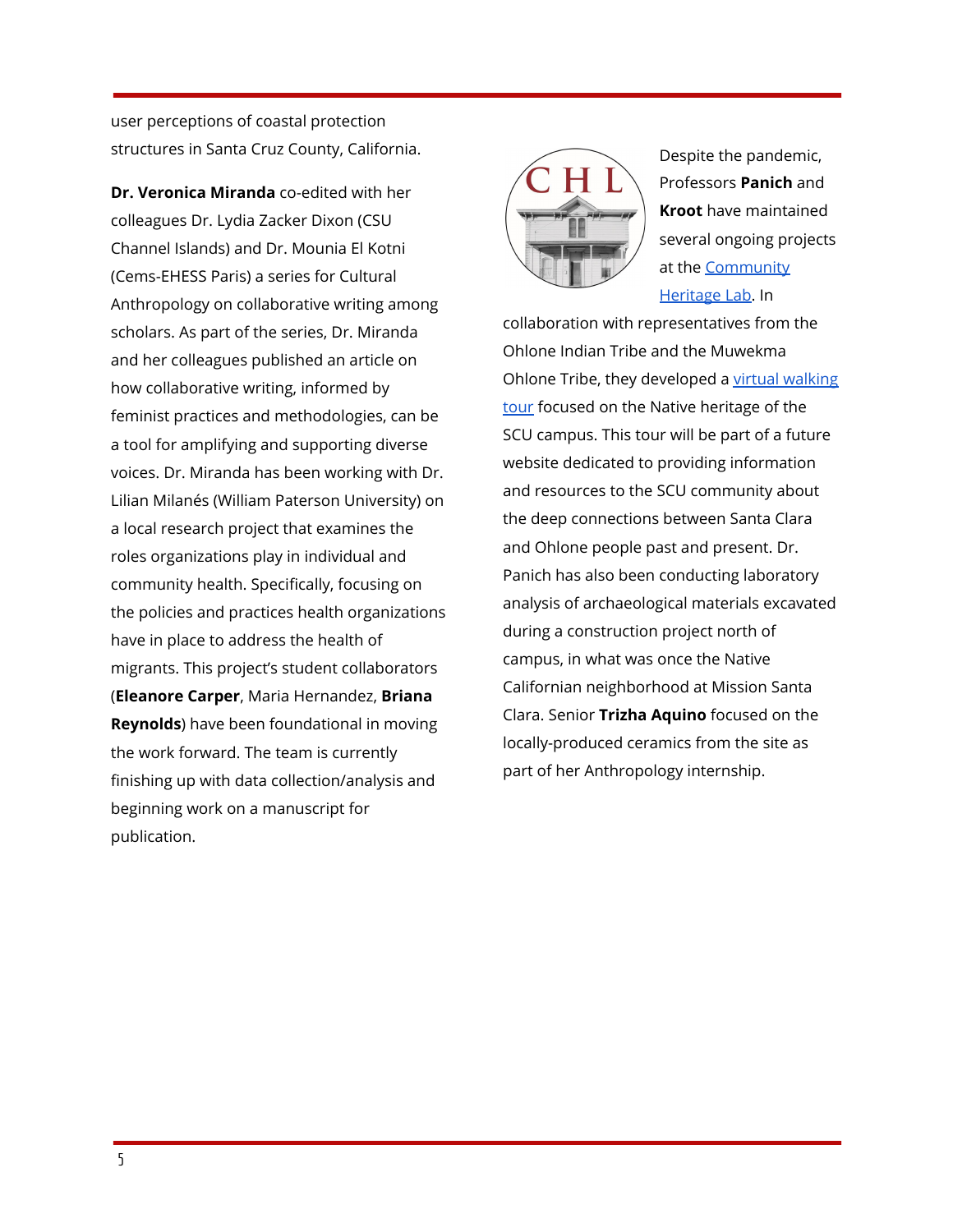### **Student & Alumni Updates**

**Bryan Altamirano-Gopar** (Class of 2021) worked with Dr. Mythri Jegathesan on a project that examines transitional justice census data that was collected in 2018 and 2019.

**Riley Scherr** (Class of 2021) continues his remarkable research on the health of agricultural workers in CA. He has submitted a manuscript for publication on this study!

**Eleanore Lammers-Lewis** (Class of 2020) is now the Native Lands Partnership Research & Web Developer Intern for The Wilderness Society. She was offered this paid internship because of the Anthropology Professors teaching us complex themes about how to conduct work with Indigenous cultures in an appropriate manner as an outsider. Her favorite part of the job is interviewing conservationists and Tribal members across the U.S. about co-management of protecting public lands.

**Raymond Hartjen** (Class of 2020) has been working in the Cultural Resource Management field with the company Pacific Legacy. He is also preparing for the next cycle of grad school applications. Raymond hopes to be enrolled in an Archaeology program in Fall 2022 and take part in a field school opportunity abroad this summer to get some hands-on Classical Archaeology experience before grad school. And further beyond that, he is beginning to write film reviews, with a focus on cerebral, horror, and international cinema through an anthropological/philosophical lens.

**Bella Norelius** (Class of 2019) is currently working as a Clinical Research Assistant at Virginia Mason Hospital here in Seattle. The team she works with focuses on developing clinical treatments for those with autoimmune diseases. They also conducted the phase 3 trials for Pfizer's COVID vaccine this past year, which has been a great opportunity. Bella is applying for medical schools and hoping to start in the Fall of 2022. She said she misses everyone in the anthropology department and that she has absolutely loved using all that she learned in anthropology at her job and in her medical school applications.

**Maya Kaneko** (Class of 2019) As a design researcher at eBay, Maya works within the design organization and utilizes core anthropological methods in order to understand people's behaviors, motivations and challenges. Her research informs eBay strategic business decisions, influences design choices and helps build empathy for customers with her business, engineering and design partners. Maya hopes to continue her education and will be applying for graduate school in the coming year.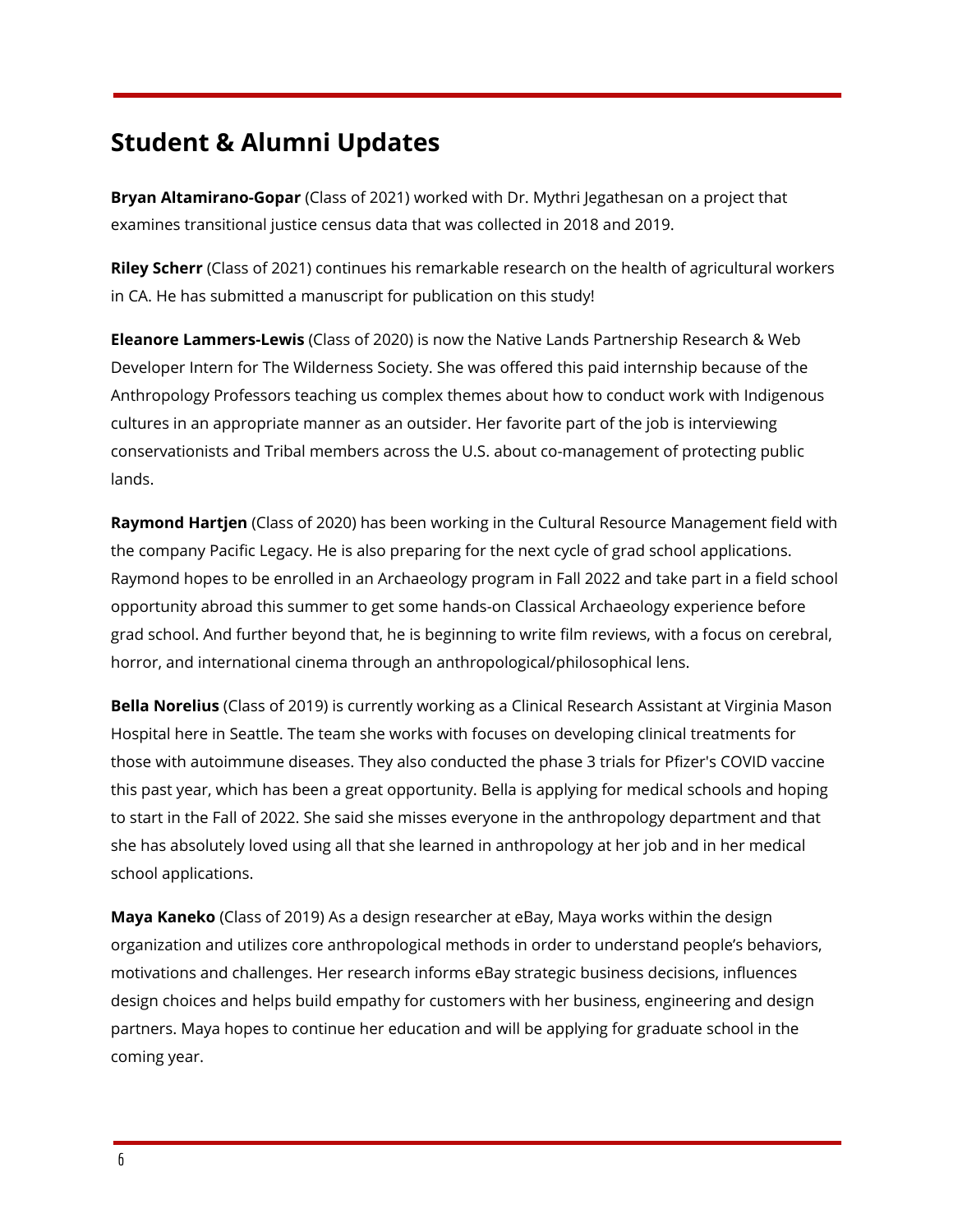# **Faculty Publications in 2020**

#### **Lee Panich:**

Panich, L., 2020. *Narratives of Persistence: Indigenous Negotiations of Colonialism in Alta and Baja California*. University of Arizona Press.

Schneider, T.D., Schneider, K. and **Panich, L.M.**, 2020. Scaling Invisible Walls: Reasserting Indigenous Persistence in Mission-Era California. *The Public Historian*, *42*(4), pp.97-120.

Panich, L.M., DeAntoni, G. and Schneider, T.D., 2021 . "By the Aid of His Indians": Native Negotiations of Settler Colonialism in Marin County, California, 1840–70. *International Journal of Historical Archaeology*, 25:92-115.

#### **Lisa Kealhofer:**

Grave, P., **Kealhofer, L.**, Phon, K., Heng, P., Stark, M.T., Marsh, B., Ea, D., Chhay, R. and Marriner, G.P., 2020. Centralized power/decentralized production? Angkorian stoneware and the southern production complex of Cheung Ek, Cambodia. *Journal of Archaeological Science*, *125*, p.105270.

Field, J.H., Summerhayes, G.R., Luu, S., Coster, A.C.F., Ford, A., Mandui, H., Fullagar, R., Hayes, E., Leavesley, M., Lovave, M. and **Kealhofer, L.**, 2020. Functional studies of flaked and ground stone artefacts reveal starchy tree nut and root exploitation in mid-Holocene highland New Guinea. *The Holocene*, *30*(9), pp.1360-1374.

Shaw, B., Field, J.H., Summerhayes, G.R., Coxe, S., Coster, A.C., Ford, A., Haro, J., Arifeae, H., Hull, E., Jacobsen, G. and Fullagar, R. Hayes, E. and **Kealhofer, L.**, 2020. Emergence of a Neolithic in highland New Guinea by 5000 to 4000 years ago. *Science advances*, *6*(13), p.eaay4573.

#### **Samantha Grace:**

Grace, S.L., 2020. Timing it right: Suspicious students, family bonds and becoming a woman in Quito, Ecuador. *Children & Society*, *34*(4), pp.320-334.

Grace, S.L., 2020. Book review: Queer Kinship and Family Change in Taiwan. *Anthropology and Aging*, *41*(2), p.268.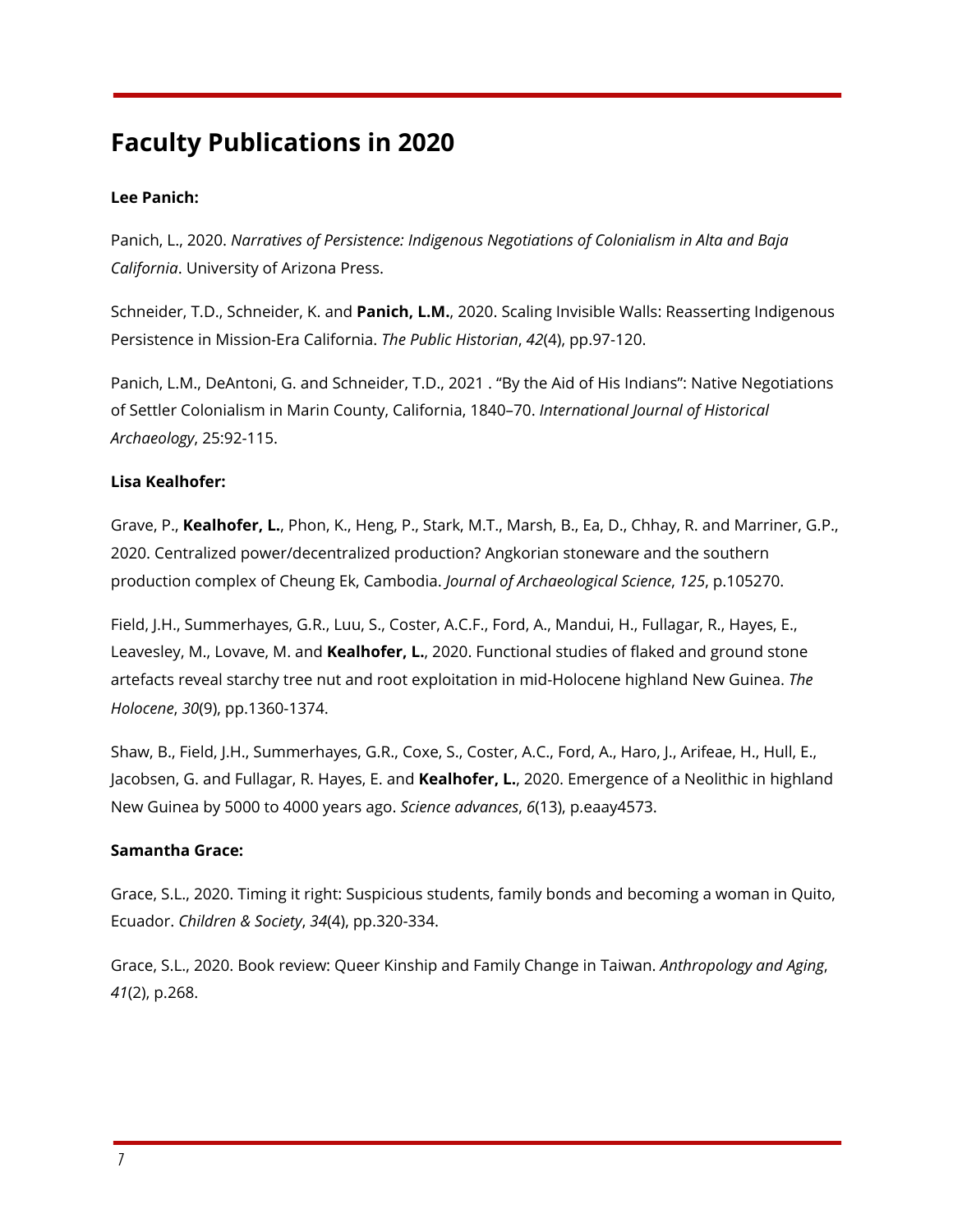#### **Veronica Miranda:**

Miranda, V., M. El Kotni, and L.Z. Dixon. 2020. 'Yes, we all count equally!': Navigating Ethnographic Co-authorship among Junior Scholars. Member Voices/Fieldsights, Cultural Anthropology.

El Kotni, M., L.Z. Dixon, and **V. Miranda**. 2020. Co-authorship as feminist writing and practice. Member Voices/Fieldsights, Cultural Anthropology.

#### **Robin Nelson:**

Nelson, R.G., 2020. Beyond the household: Caribbean families and biocultural models of alloparenting. *Annual Review of Anthropology*, *49*, pp.355-372.

Broesch, T., Crittenden, A.N., Beheim, B.A., Blackwell, A.D., Bunce, J.A., Colleran, H., Hagel, K., Kline, M., McElreath, R., **Nelson, R.G**. and Pisor, A.C., 2020. Navigating cross-cultural research: methodological and ethical considerations. *Proceedings of the Royal Society B*, *287*(1935), p.20201245.

#### **Michelle Bezanson:**

Bezanson, M. and McNamara, A., 2020, March. How do Primatologists Integrate Conservation Outcomes in their Field Research and Publications? In *AMERICAN JOURNAL OF PRIMATOLOGY* (Vol. 82).

#### **Matt Kroot:**

Kroot, M.V. and Panich, L.M., 2020. Students Are Stakeholders in On-Campus Archaeology. *Advances in Archaeological Practice*, *8*(2), pp.134-150.

#### **Mythri Jegathesan:**

Jegathesan, M., Visible Grounds: Organising Unorganised Women Workers with the Working Women's Front. 2019. In Up-country Tamils: Charting a New Future in Sri Lanka, Bass, D. and Skanthakumar, B. Eds. International Center for Ethnic Studies.

Jegathesan, M., 2020. a body writing. *Commoning Ethnography*, *3*(1), pp.129-135.

Jegathesan, M., 2019. *Tea and solidarity: Tamil women and work in postwar Sri Lanka*. University of Washington Press.

#### **Ryan Anderson:**

Griggs, G., Patsch, K., Lester, C. and **Anderson, R**., 2020. Groins, sand retention, and the future of Southern California's beaches. *Shore & Beach*, *88*(2), p.14.